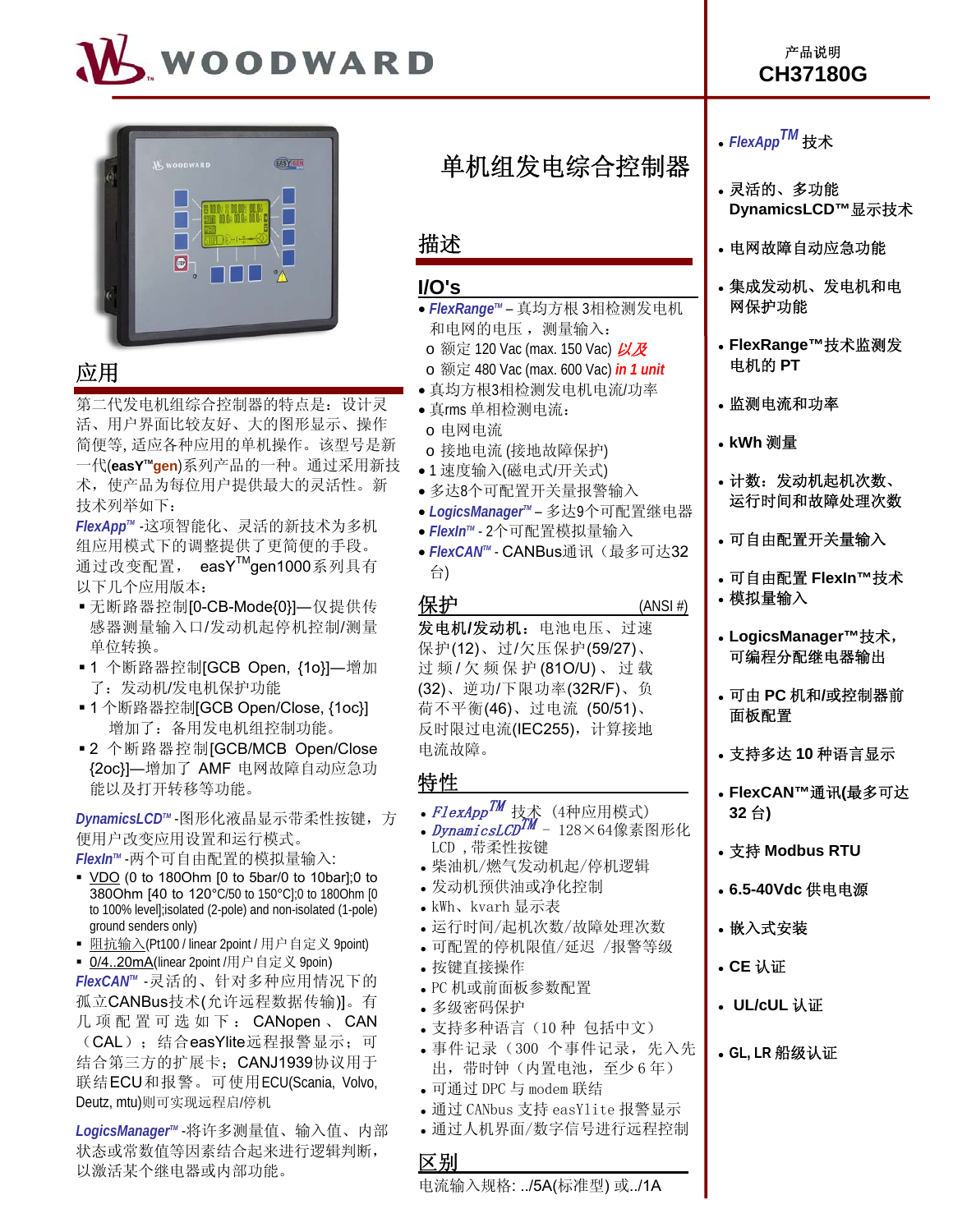## 性能参数

|    | 环境温度据 (储存) 30 to 80 °C / -22 to 176 °F                                     |
|----|----------------------------------------------------------------------------|
|    |                                                                            |
|    | 电压 (both ranges within one unit on different terminals, $\lambda/\Delta$ ) |
|    |                                                                            |
|    |                                                                            |
|    |                                                                            |
|    |                                                                            |
|    |                                                                            |
|    |                                                                            |
|    |                                                                            |
|    |                                                                            |
|    |                                                                            |
|    | 可测量各种发电机绕组  3p-3w, 3p-4w, 1p-2w, 1p-3w                                     |
|    |                                                                            |
|    |                                                                            |
|    |                                                                            |
|    | 每通道输入电阻 [1] 0.498 ΜΩ, [5] 2.0 ΜΩ                                           |
|    |                                                                            |
| 电流 |                                                                            |
|    | 线性测量范围 Igen = 3.0×Irated, Imains = 1.5×Irated                              |
|    |                                                                            |
|    |                                                                            |

|      | 2.00 Adc@24 Vdc / 0.36 Adc@125 Vdc / 0.18 Adc@250 Vdc |
|------|-------------------------------------------------------|
|      |                                                       |
|      | 1.00 Adc@24 Vdc / 0.22 Adc@125 Vdc / 0.10 Adc@250 Vdc |
|      |                                                       |
|      |                                                       |
|      |                                                       |
| 外壳   | 法兰 Type easYpack                                      |
| 外形尺寸 | 法兰 219×171×61 mm                                      |
| 安装尺寸 | 法兰 186 [+1.1]×138 [+1.0] mm                           |
|      |                                                       |
|      |                                                       |
|      |                                                       |
|      | 前面IP54 (用卡子固定)                                        |
|      | 前面IP65 (用螺丝固定)                                        |
|      |                                                       |
|      |                                                       |
|      |                                                       |
|      |                                                       |
|      | 船级认证 GL, LR pending, others upon request              |

# 外形尺寸



# 订货号

| 型号   | 额定PT 次级线圈<br>$FlexRange^{m}$ | 额定 CT<br>次级线圈 | 订货号<br>(P/N) | 描述               |
|------|------------------------------|---------------|--------------|------------------|
|      | 69/120 Vac                   | /5 A          | 8440-1809    | EASYGEN-1500-55B |
| 1500 | 和<br>277/480 Vac             | /1 A          | 8440-1810    | EASYGEN-1500-51B |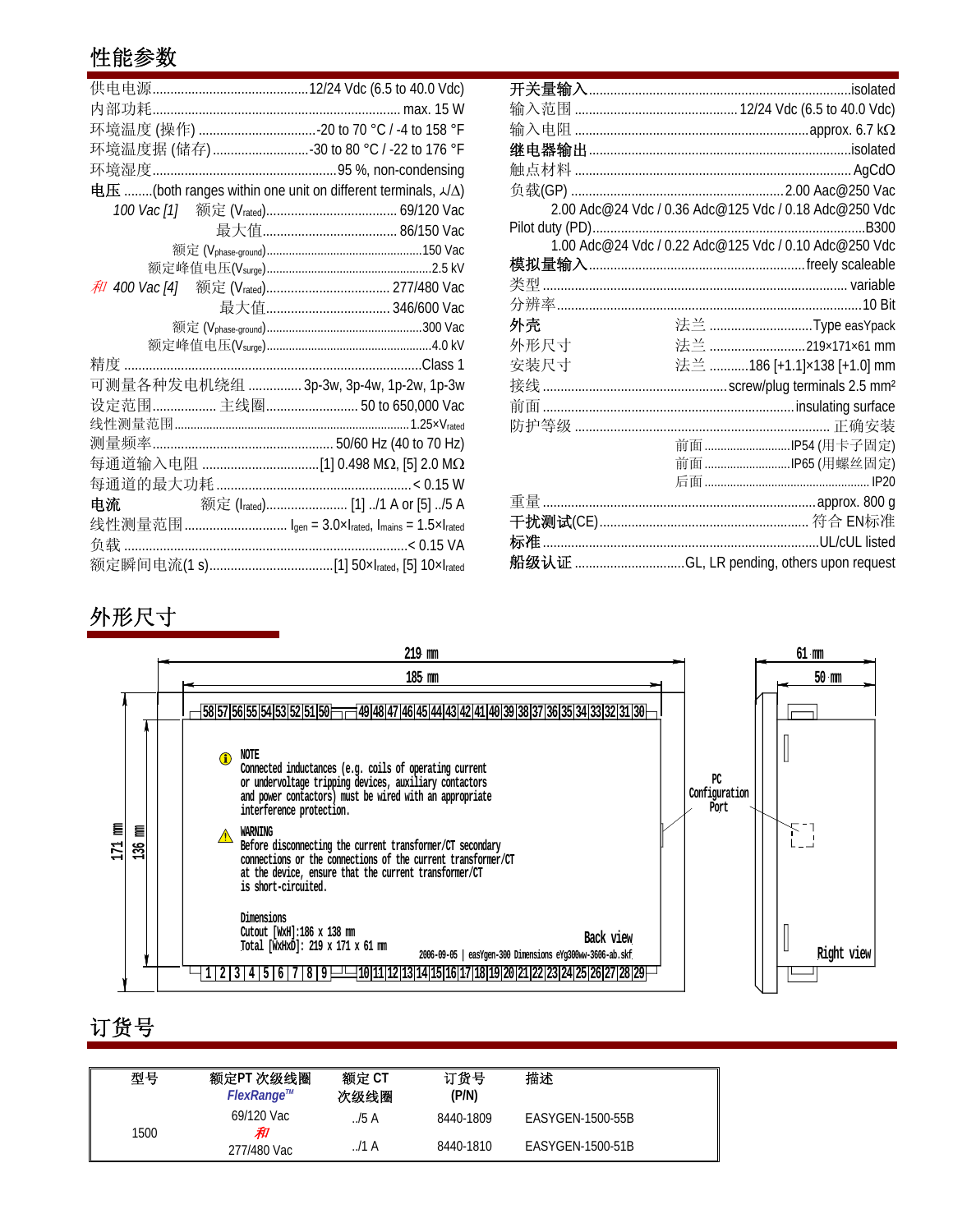